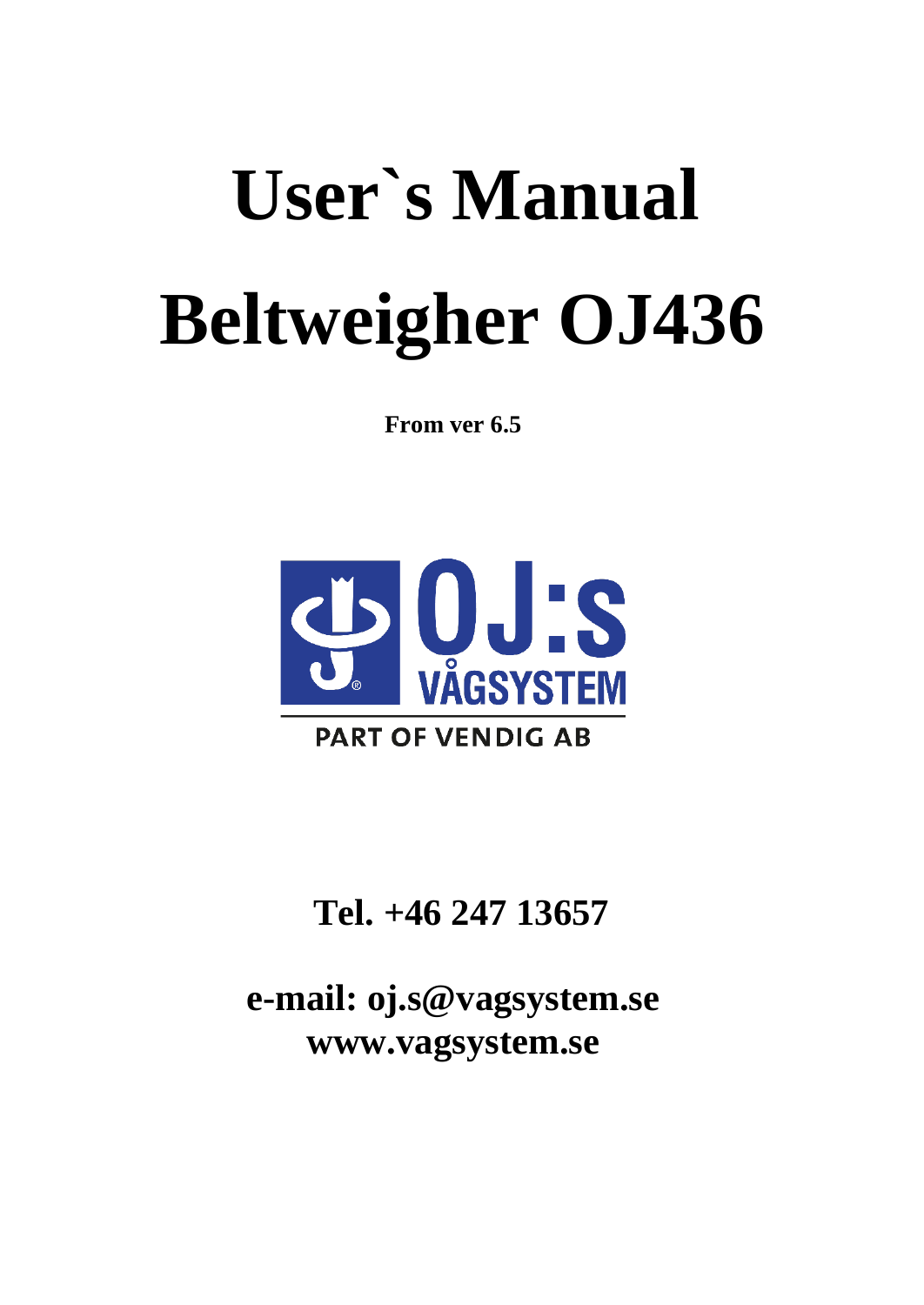# **FRONT PANEL OPERATION. February 2011 Page 1 of 6**

The belt weigher has three different: PASS 001: Calibrations passwords to access PASS 002: Configuration

PASS 003: Maintenance

To gain access to either data area from the working display operate the **SELECT** key twice until the indicator shows **PASS**. Press **ENTER**, then use the  $\triangle$  and  $\nabla$  keys to show the appropriate password number; then operate **ENTER** to show the first parameter in the area accessed. Use **SELECT** to index through the parameters.

# **Data entry:**

Having selected the parameter you wish to adjust operate **ENTER** at which point the first digit flashes on/ off.

Use the  $\blacktriangle \blacktriangledown$  and  $\blacktriangleleft$  keys to modify the digits until the required setting is obtained.

Operate **ENTER** again to steady the value.

To exit a data area operate **ENTER** at the last parameter in every password – **EXIT**.

# **TARE OF THE BELT WEIGHER.**

To perform a dynamic tare without entering the password, operate the **CLEAR** and **SELECT** keys (**CLEAR** first) for 3 seconds. Note that the belt must run empty!!!

**DEAD RANGE** is lit when the flow rate is less than the DEAD RANGE setting.

The internal dynamic zero is adjusted every 30 seconds by 0.01% of the Loadcell Capacity (LC) during periods within dead range with the belt running empty.

An  $\ast$  symbol is displayed when the tacho signal is lost i.e. belt stopped.

# **READING OF THE RESETTAABLE TOTAL AND FLOW TIME:**

Operate **TOTAL** and the current value is shown in the display, press **CLEAR** to reset. Operate **TOTAL** twice to read the actual flow time, press **CLEAR** to reset.

# **The non-resettable total:**

Operate **SELECT** to read the total.

Operate **FLOW** to return to flow rate.

This total *is* resettable within **PASS 003** with **ENTER - CLEAR - ENTER** key sequence.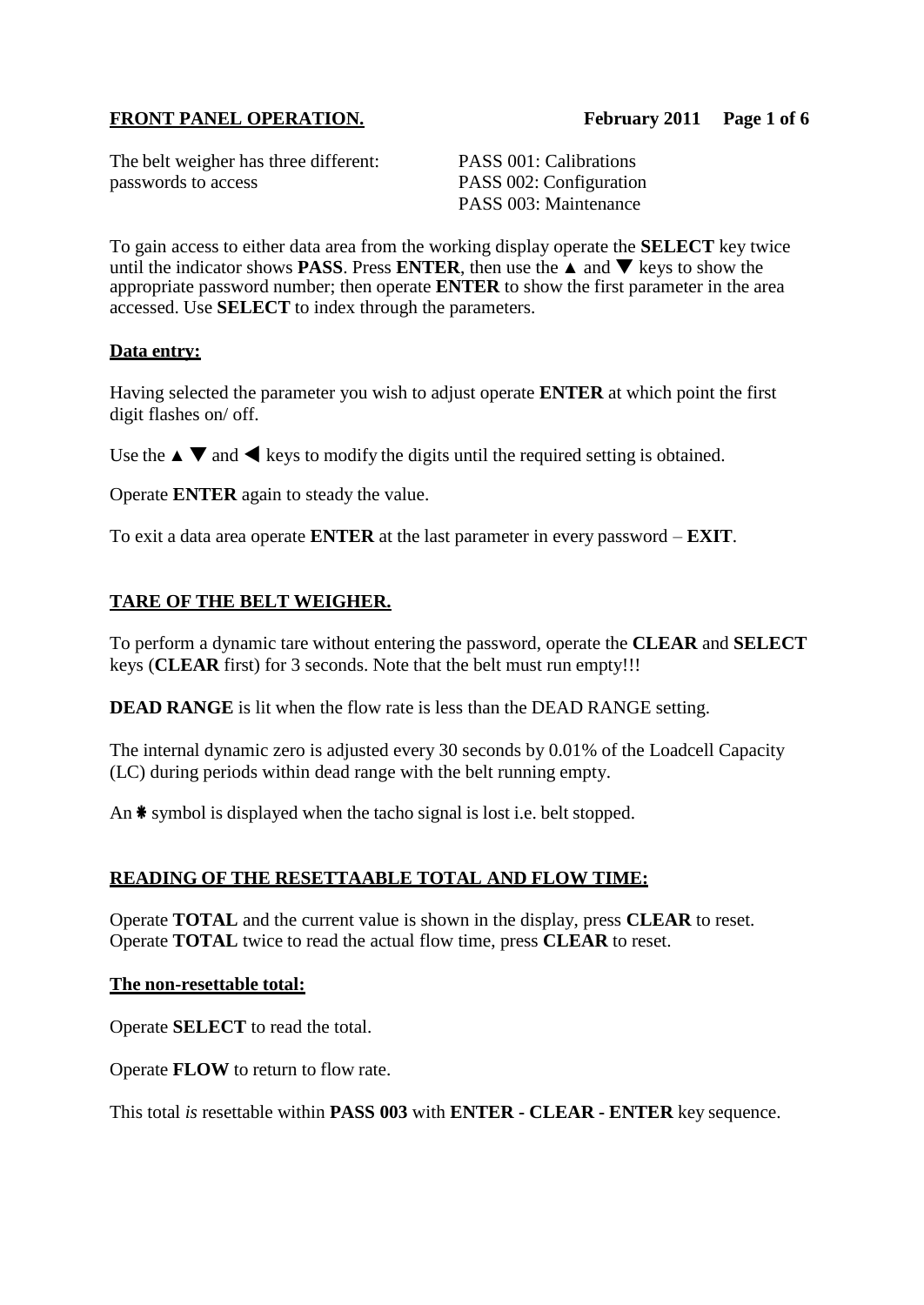# **CALIBRATION. February 2011 Page 2 of 6**

The flow rate display and the rate of totalisation are determined by the Calibration Factor, parameter **CF** in password 001. The calibration may be checked and if necessary automatically adjusted i.e. the weigher is re-calibrated as follows:

-Enter the parameter **DC**, Dynamic Calibration, in password 001.

# -Operate **CLEAR.**

-Pass known weight over weigher (or quantity of material that can be subsequently weighed).

-Operate **CLEAR** to stop the totalisation process.

-Check that the totalised reading corresponds to the known test weight. Otherwise operate **ENTER** and modify the readout to the test weight value and operate **ENTER** to complete the calibration.

# **You can also execute the calibration as follows:**

# **Variant 1**

- Check the parameter **TT**, you will find it in password 003, operate **CLEAR** to reset.
- Pass known weight over weigher (or quantity of material that can be subsequently weighed).
- Check the totalised reading in password 003, use the calculation below to determine thedivergence**:**

**Weigher minus Test weight x 100 Test weight = Divergence in %**

**e.g. 12 300kg - 12 600kg x 100 12 600kg**  $= -2,38\%$ 

If the weigher needs to be re-calibrated, the **Calibration Factor** must be directly adjusted in the parameter **CF**.

Enter the parameter **CF** and adjust the current value with the same percentage as the divergence. *How? See page 1, Data Entry.*

**e.g. CF = 40.00 - 2,38% = 39.05**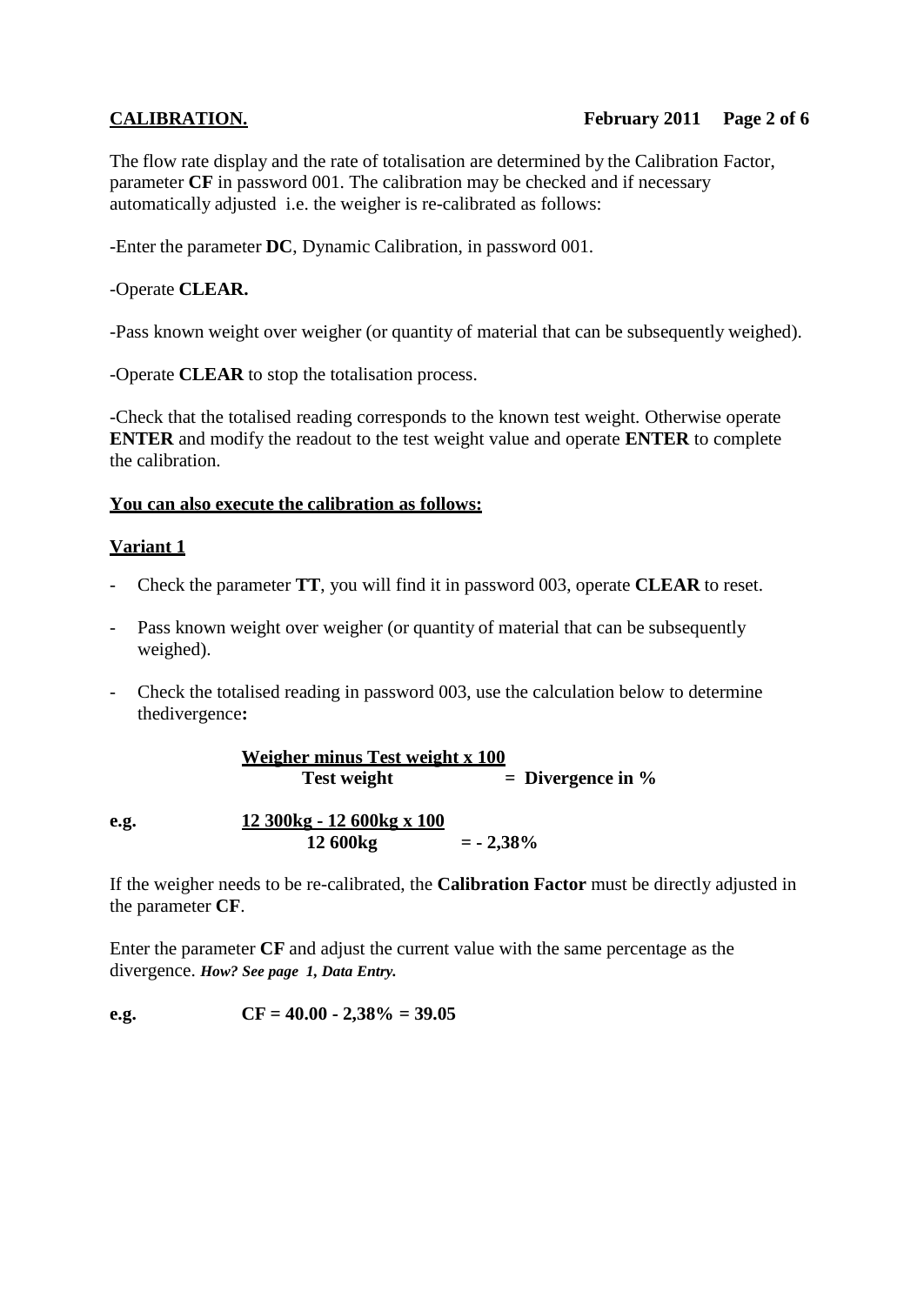# **Variant 2 February 2011 Page 3 of 6**

- Check the parameter **TT**, you will find it in password 003, operate **CLEAR** to reset.
- Fasten a known weight on the roller support of the conveyor scales (*about 20 kg*)
- Run the conveyor for exactly 6 minutes
- Calculate **Calculated Total ton** by formula:

# **0.36 x known weight kg x conveyor speed m/s = ton**

**e.g.**

# **0, 36 x 20 kg x 1, 4 m/s = 10,08 ton**

- Check the totalized reading in password 003, use the calculation below to determine thedivergence**:**

# **(Weigher** *minus* **Calculated Total ton) x 100 = Divergence in % Calculated Total ton**

| e.g. | $(9 \text{ ton} - 10,08 \text{ ton}) \times 100$ |            |
|------|--------------------------------------------------|------------|
|      | 10,08 ton                                        | $= -10,7%$ |

If the weigher needs to be re-calibrated, the **Calibration Factor** must be directly adjusted in the parameter **CF**.

Enter the parameter **CF** and adjust the current value with the same percentage as the divergence. *How? See page 1, Data Entry.*

**e.g. CF** =  $40,00 - 10,7% = 35,72$ 

*If you only need to calculate a new calibration factor, use this simple formula:*

**DISPLAYED TOTAL / ACTUAL TOTAL x CF = NEW CF**

 **Example: 12 300kg x 38 = 37,09 12 600kg**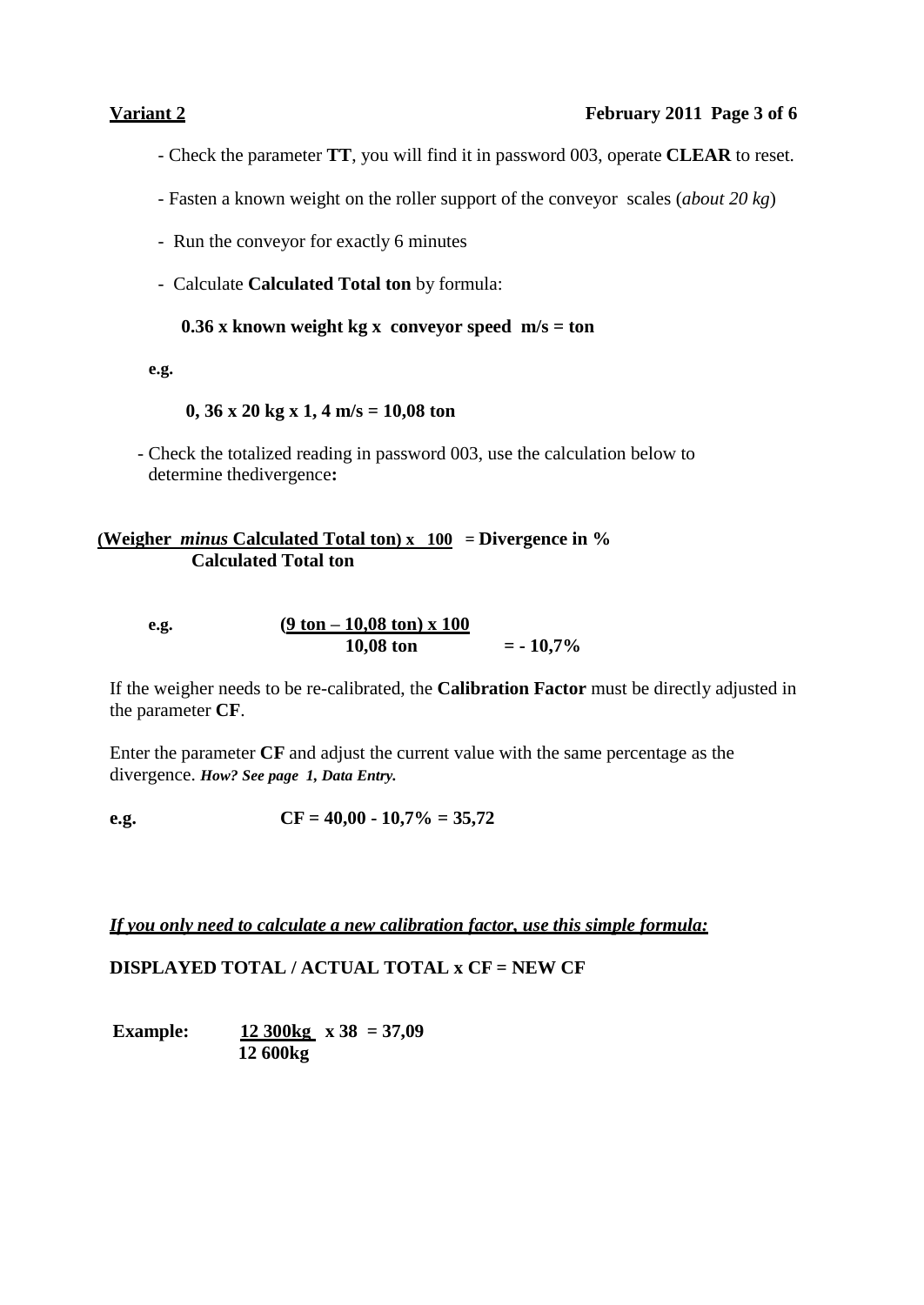Password 003, this section provides a facility for monitoring the input signals for the loadcell and tachometer.

- **T: Non-resettable total,** which may be reset with Enter Clear Enter key sequence.
- **HZ: Tacho speed**, multiply by 0,0236 to read the beltspeed in m/ s. e.g. 76 x  $0,0236 = 1,8$  m/s.
- **ADC: Analog to Digital Convertor** output 0-65,535 divided by 4. This is the weight input signal before any tare or calibration have been made i.e. the raw weight reading.
- **LCS: Load Cell Signal**, the weight input signal displayed in Kg before any tare or calibration adjustments have been made. It is the gross weight applied to the loadcell within the range defined by the LC setting.

These values should be written down in the **list of specifications** after start-up of the belt weigher, should any malfunction occur at some time, check the current values and compare with those written down.

The following maintenance data data is also accessable in this area:

- **T: Non-resettable total**, may be reset operating ENTER, CLEAR and ENTER again.
- **PC:** Pulse Counter, tacho pulse counter facility. Operate CLEAR key to start the counter. Operate ENTER key to stop.
- **WT: Weight input signal**, shows the weight input signal in Kg with the tare weight removed, i.e. LCS – Internal Dynamic Zero.
- **T: Total in 3 decimal place** Kgs
- **TT: Test Total**, a totaliser that can be used for test weighing purposes. Always displayed to a 1kg resolution. Operate CLEAR to reset.
- **RT: Belt Running Time, indicates the lenght of time, in hours, thet the belt has been** running since the timer was last reset. Operate CLEAR to reset.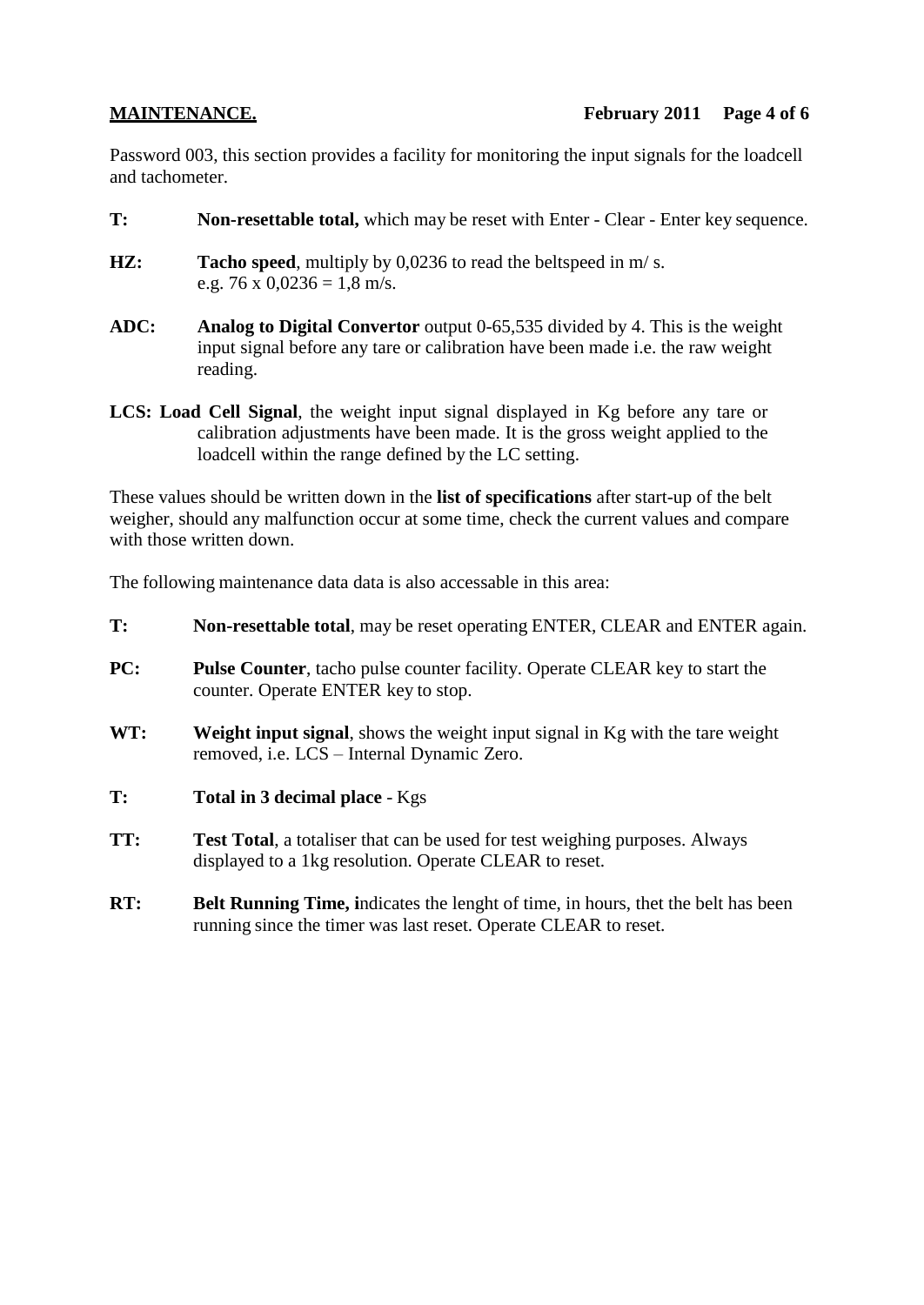# **OVERVIEW OF THE PARAMETERS. February 2011 Page 5 of 6**

| <b>PASS 001</b> | TS<br>$=$ Tacho Simulator, set to 0 with external tachometer.<br>FL<br>$=$ Flow, used to determine at what level DR parameter below should be set.<br>DR<br>$=$ Dead Range, specifies the minimum flow rate below which readings are ignored.<br>TP<br>$=$ Tare Pulses.<br>DT<br>$=$ Dynamic Tare.<br>CP<br>$=$ Calibration Pulses.<br>DC<br>$=$ Dynamic Calibration.<br>CF<br>$=$ Calibration Factor.<br>CC<br>$=$ Calibration Counter.<br>$PSET =$ Password Set, determines the password code for access to this section (001).                                                                                                                                                                                                                                                                                                                                                                                                                                                                                                                                                                                                                                                                                                                                                                                                                                                                                                                                                                                                  |
|-----------------|------------------------------------------------------------------------------------------------------------------------------------------------------------------------------------------------------------------------------------------------------------------------------------------------------------------------------------------------------------------------------------------------------------------------------------------------------------------------------------------------------------------------------------------------------------------------------------------------------------------------------------------------------------------------------------------------------------------------------------------------------------------------------------------------------------------------------------------------------------------------------------------------------------------------------------------------------------------------------------------------------------------------------------------------------------------------------------------------------------------------------------------------------------------------------------------------------------------------------------------------------------------------------------------------------------------------------------------------------------------------------------------------------------------------------------------------------------------------------------------------------------------------------------|
|                 | $EXIT = Exit$ , allows the user to return to normal display mode upon operation of ENTER.                                                                                                                                                                                                                                                                                                                                                                                                                                                                                                                                                                                                                                                                                                                                                                                                                                                                                                                                                                                                                                                                                                                                                                                                                                                                                                                                                                                                                                          |
| <b>PASS 002</b> | MO<br>$=$ Model Version, with affix $-$ : basic, A : Analogue.<br>LC<br>$=$ Load Cell Capacity.<br>WF<br>$=$ Weigher Filter.<br>SF<br>$=$ Speed Filter<br>PG<br>$=$ Pre-Gain, $(7)$ .<br>$BRL = Belt$ Running Level, set to eliminate spurious pulses when belt is stopped.<br>$=$ Increment (Display).<br>IN<br>UP<br>$=$ Update Rate (mS, Display).<br>$=$ Flow Rate Decimal Place.<br>FDP<br>RTDP = Resettable Total Decimal Place.<br>NTDP = Non-Resettable Total Decimal Place<br>$SDP = Static Decimal Place i.e. LC, OP, WT and DT (when idle).$<br>TONS $Yes = tonnes, No = kg.$<br><b>OP</b><br>$=$ Output Pulse.<br>T1<br>$=$ Trip, determines the flow level at which the T1 relay output switches to on.<br>T <sub>2</sub><br>$=$ If zero, healthy signal. Or else the same function as T1.<br>TL<br>$=$ Flow Time Level. Zero setting is used to select the DR as flow level.<br>D <sub>2</sub><br>$=$ Digital Input 2 Operation<br><b>BR</b><br>$=$ Baud Rate<br>CS<br>$=$ Communication Standard (determines the serial link i.e. RS485/422 or RS232)<br>ADDR= Address, sets the units address code number<br>SM<br>= Serial Mode (SABUS/TRANS/REP/ModbusASCII/ModbusRTU).<br>$*SP$<br>*Analogue Parameters, only when $PR436 = A$ .<br>$=$ Span, maximum flow reading.<br>$*AZ = Analogue Zero.$<br>* $AR =$ Analogue Range.<br>$PSET =$ Password Set, determines the password code for access to this section (002).<br>$EXIT = Exist$ , allows the user to return to normal display mode upon operation of ENTER |
| Password 003    | T<br>$=$ Non-Resettable Total, which may be reset with Enter - Clear - Enter key sequence.<br>HZ<br>$=$ Tacho Speed.<br>PC<br>$=$ Pulse Counter, tacho pulse counter facility.<br>$ADC = Analogue$ to Digital Convertor.<br><b>LCS</b><br>$=$ Load Cell Signal.<br><b>WT</b><br>$=$ Weight input signal in kg with tare weight removed.<br>T<br>$=$ Total to 3 decimal places, only if unit set to display Tonnes.<br><b>TT</b><br>$=$ Test Total Kgs, for test weighing, reset with Clear.<br>RT<br>$=$ Belt Running Time in hrs, accumulates whenever tachosignal is live. Clear $=$ reset.<br>$PSET$ = Password Set, determines the password code for access to this section (003).<br>$EXIT = Exist$ , allows the user to return to normal display mode upon operation of ENTER                                                                                                                                                                                                                                                                                                                                                                                                                                                                                                                                                                                                                                                                                                                                                |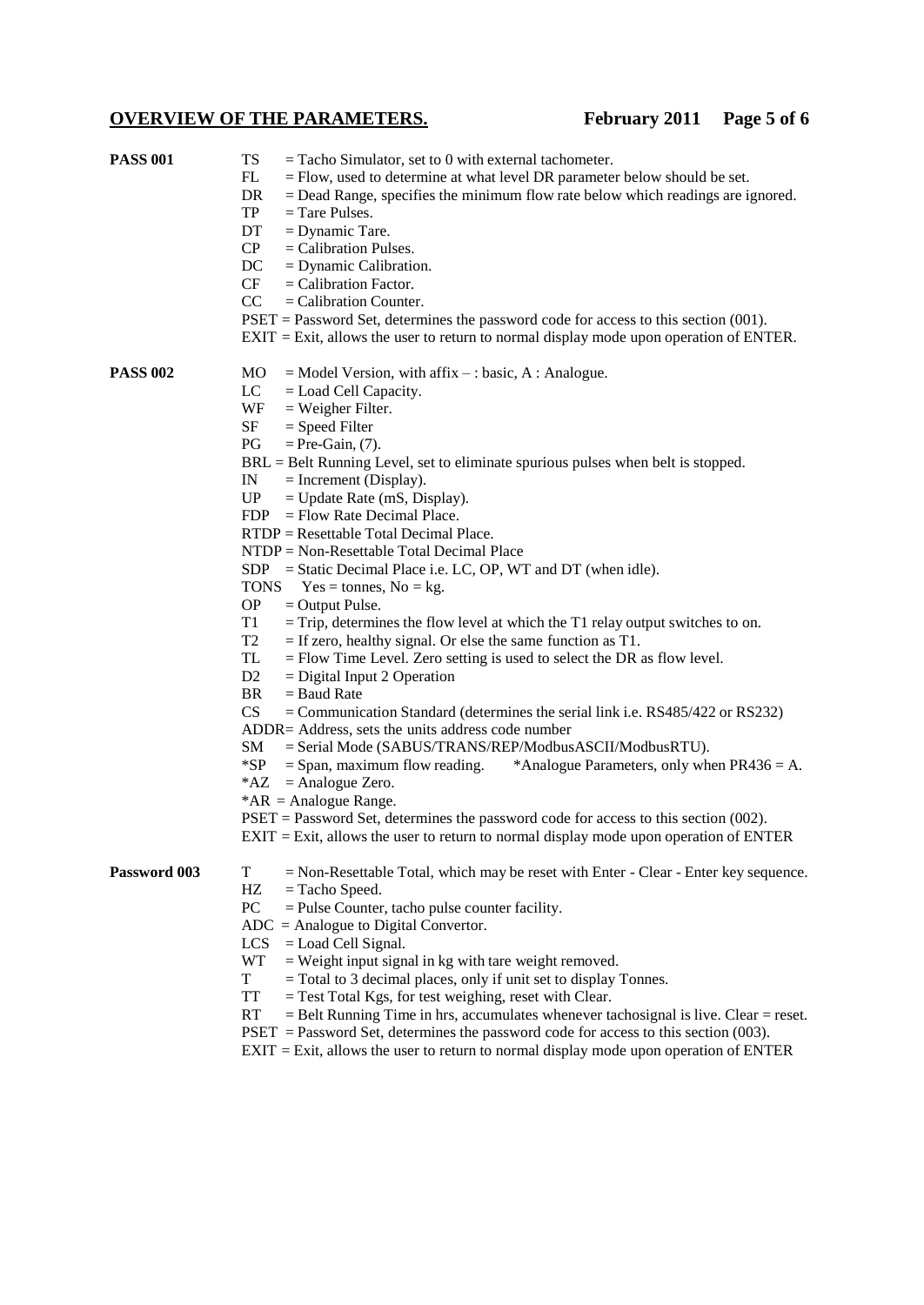| OJ436:                     | Colour:                                 | <b>Connectionbox: Colour: 10-p connector:</b> |                             |                              |              |                  |                     |
|----------------------------|-----------------------------------------|-----------------------------------------------|-----------------------------|------------------------------|--------------|------------------|---------------------|
| $+{\rm VE}$                | Red                                     |                                               | $\mathbf 1$                 | Red                          |              | $\mathbf{1}$     |                     |
| $+{\sf SE}$                | Grey                                    |                                               | $\boldsymbol{2}$            | Grey                         |              | 8                |                     |
| $+{\rm IN}$                | Green<br>Loadcell                       |                                               | 3                           | Green                        |              | $\boldsymbol{2}$ |                     |
| -IN                        | Yellow                                  |                                               | $\overline{4}$              | Yellow                       |              | 3                |                     |
| $-SE$                      | Pink                                    |                                               | $\sqrt{5}$                  | Pink                         |              | 10               | $9 = \text{Shield}$ |
| $\mbox{-}\mathrm{VE}$      | Blue                                    |                                               | $6\,$                       | Blue                         |              | $\overline{4}$   |                     |
| $+V$                       | Brown/white                             |                                               | $+V$                        | Brown/white 5                |              |                  |                     |
| $\mathbf{S}\mathbf{G}$     | <b>Black</b><br>Tacho                   |                                               | $\mathbf{S}\mathbf{G}$      | Black                        |              | 6                |                     |
| $0\mathrm{V}$              | Violet                                  |                                               | $0\mathrm{V}$               | Violet                       |              | $\tau$           |                     |
| D1                         | Digital Input (Print report)            |                                               |                             |                              |              |                  |                     |
| D <sub>2</sub>             | Digital Input (Remote tare/clear total) |                                               |                             |                              |              |                  |                     |
| $\mathsf{T}1$              | <b>Trip Output</b>                      |                                               | Loadcell/box: Colour: 1250: |                              |              |                  |                     |
| $\operatorname{T2}$        | Healthy Signal or Trip                  |                                               |                             |                              |              |                  |                     |
| T <sub>3</sub>             | Pulse Output                            |                                               | $\mathbf{1}$                | Blue                         | Green        |                  |                     |
| T4                         | <b>Belt Stopped Output</b>              |                                               | $\boldsymbol{2}$            | Green                        | Blue         |                  |                     |
|                            |                                         |                                               | 3                           | White                        | Red          |                  |                     |
| $A1+$<br>${\bf G}$ -       | Analogue output                         |                                               | $\overline{4}$              | Red                          | White        |                  |                     |
|                            |                                         |                                               | 5                           | Grey                         | <b>Brown</b> |                  |                     |
|                            |                                         |                                               | 6                           | Black                        | <b>Black</b> |                  |                     |
| $+{\bf R}$<br>$\mathbf{T}$ | Serial Link                             |                                               |                             |                              |              |                  |                     |
|                            |                                         |                                               |                             |                              |              |                  |                     |
| GD<br>$\overline{E}$       |                                         |                                               |                             |                              |              |                  |                     |
|                            |                                         |                                               |                             |                              |              |                  |                     |
| $\mathbf N$                | 85-264ac                                | Tacho/box:                                    | $+\mathbf{V}$               | Colour:                      |              |                  |                     |
| L<br>$\boldsymbol{+}$      |                                         |                                               | SG                          | <b>Brown</b><br><b>Black</b> |              |                  |                     |
|                            | 10-36dc                                 |                                               | 0V                          | Blue                         |              |                  |                     |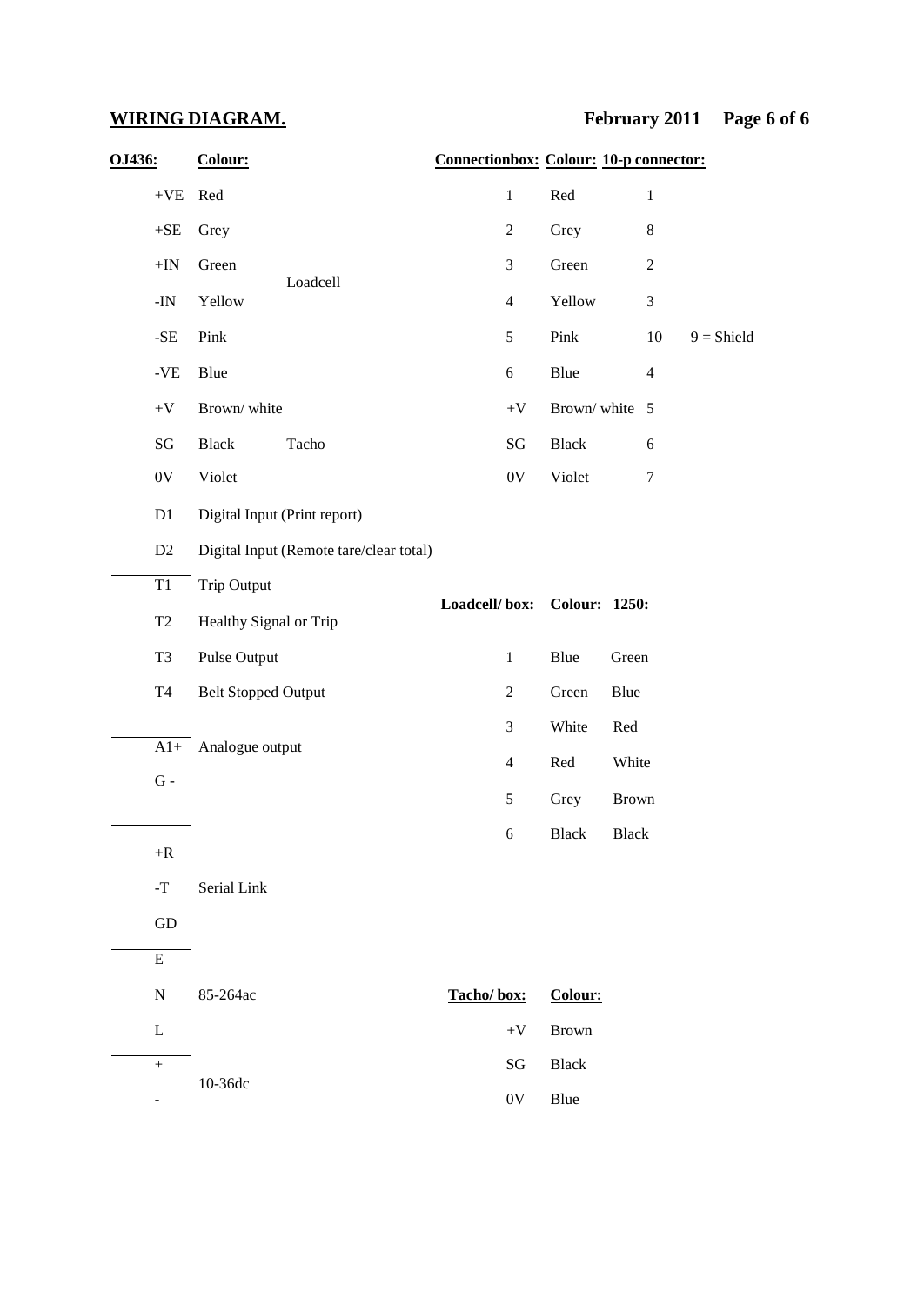# **Out of Range**

This condition occurs if the load cell input signal is outside the full scale input range as defined by the amplifier pre-gain (parameter **PG**), or if the tacho input is above 500Hz.

# Display shows **'ADC-SAT+'**

Indicates that the input is outside the range in the positive direction.

# Display shows **'ADC-SAT-'**

Indicates that the input is outside the range in the negative direction.

### Display shows **'OV SPEED'**

Indicates that the tacho input is outside the 500Hz range.

# **Failures**

Although unlikely, the following types of equipment failure are possible. In all cases the unit may be returned to us for repair.

### **No response**

No indication or response of any kind. Possibly a supply circuit failure. A soldered-in PCB (Printed Circuit Board) fuse may need replacing as a result. Alternatively the fuse failure could be the only failure.

# Display shows **'REGFAULT'**

This occurs if the load cell supply is overloaded due to wiring or load cell faults, or if the internal 10V supply regular has failed.

# Display shows **'SENSE ER'**

This occurs if the sense voltage (between the +SE and the -SE load cell terminals) has varied by more than 0.3V with respect to the internal value which was stored at the last Tare operation.

### Display shows **'ERR nnnn' where nnnn Fault Code Number**

This indicates that a microprocessor fault has occurred**.** It may help to report the Fault Code Number to us when returning the unit for repair**.**

# **Lost Pass Numbers: Restore Factory Settings**

In the event of the passwords being lost the original factory default setting of 1, 2 and 3 can be reloaded by holding down the SELECT and ENTER keys for approximately 30 seconds (operate ENTER key first). After this time the display changes to read PASS. The password number will the have been restored to 1, 2 and 3**.**